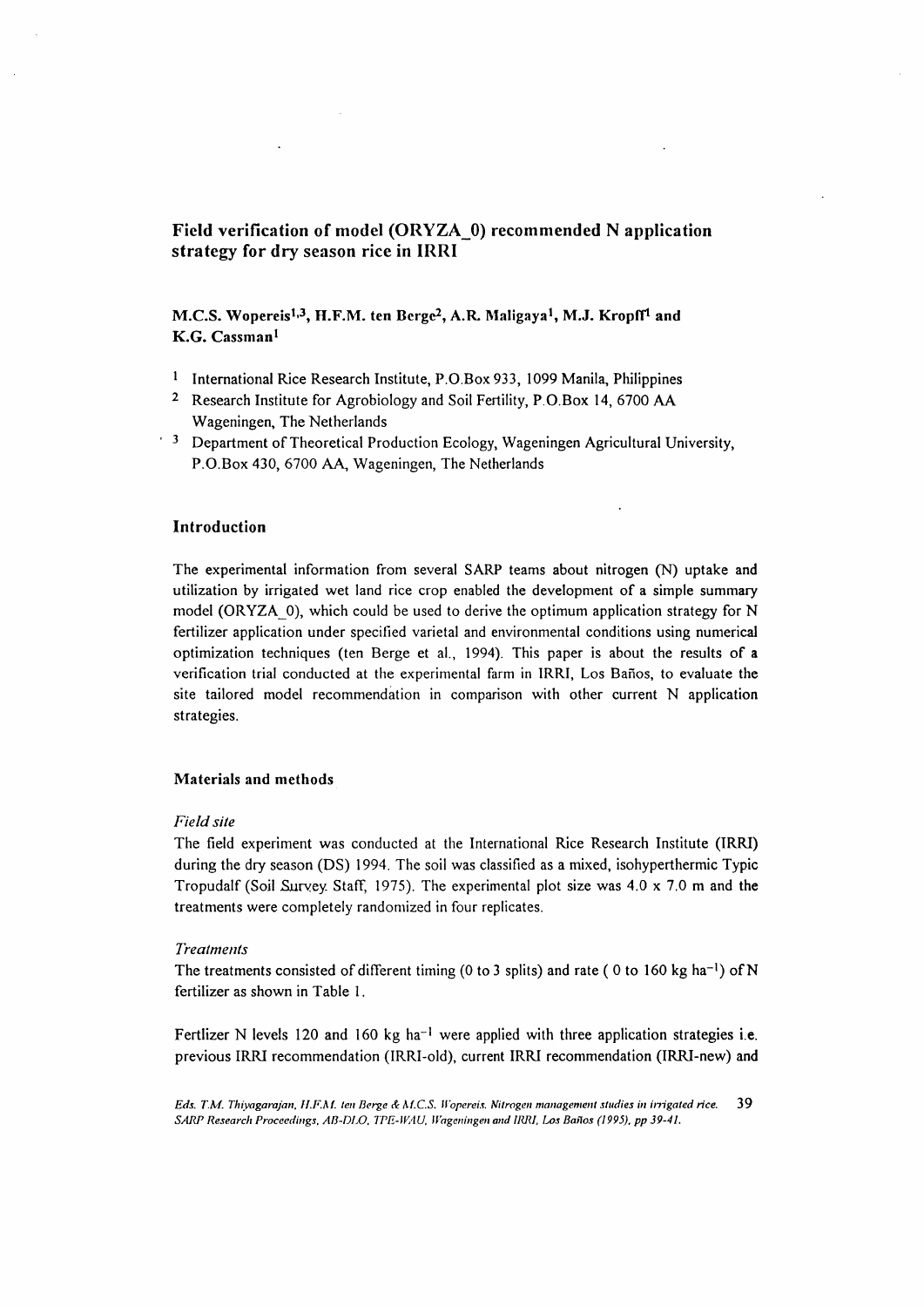model recommended (Model) timings. The IRRI -new recommendation has been based on empirical optimization over the past 4 years. The level of 120 kg ha<sup>-1</sup> was based on the current IRRI recommendation for DS and the level of 160 kg ha<sup>-1</sup> was chosen to test the effect of a higher dose of N. The N application vs. biomass response curve simulated by the model ORYZA\_O *version* 1.0 was derived by using the data collected from the experiment conducted during 1993 (Wopereis et al., 1994). The splits and timing of splits for the model recommendation were derived from the cumulative N application curve as described by ten Berge et al. (1994). The grain yields were recorded at maturity.

| Treatment                 | Strategy        | Split number   | Time of<br>application | Rate of N<br>$(kg ha-1)$ | Total N applied<br>$(kg ha-1)$ |
|---------------------------|-----------------|----------------|------------------------|--------------------------|--------------------------------|
| T <sub>1</sub>            | Zero            |                |                        |                          |                                |
| T <sub>2</sub>            | Model           |                | <b>28 DAT</b>          | 60                       |                                |
|                           |                 | $\mathfrak{p}$ | 38 DAT                 | 60                       | 120                            |
| T <sub>3</sub>            | IRRI- old       |                | 21 DAT                 | $\theta$                 |                                |
|                           |                 | 2              | 42 DAT                 | 40                       | 120                            |
| T <sub>4</sub>            | IRRI-new        |                | 0 DAT                  | 80                       |                                |
|                           |                 | $\mathbf{2}$   | $PI^*$                 | 40                       | 120                            |
| T <sub>5</sub><br>$\cdot$ | Model           |                | <b>24 DAT</b>          | 53.3                     |                                |
|                           |                 | $\overline{2}$ | 33 DAT                 | 53.3                     |                                |
|                           |                 | 3              | 42 DAT                 | 53.3                     | 160                            |
| T6                        | IRRI-old        |                | 15 DAT                 | 53.3                     |                                |
|                           |                 | $\overline{2}$ | 30 DAT                 | 53.3                     |                                |
|                           |                 | 3              | 42 DAT                 | 53.3                     | 160                            |
| T7                        | <b>IRRI-new</b> |                | 0 DAT                  | 107                      |                                |
|                           |                 | 2              | $PI^*$                 | 53                       | 160                            |

Table 1. Fertilizer N application details.

 $*$  PI = Panicle Initiation

#### Results and discussion

The grain yield data showed that there was not much difference between the three different timing of N applications as well as for the levels of application (Figure 1).

At 120 kg N ha-l, the model recommendation was equally good as the new IRRI recommendation. At 100 kg N ha<sup>-1</sup>, the new IRRI recommendation performed slightly better. Given the situation that the model recommendation is based on biophysical parameters derived from a single experiment at other N input levels, these results of the numerical approach are considered satisfactory.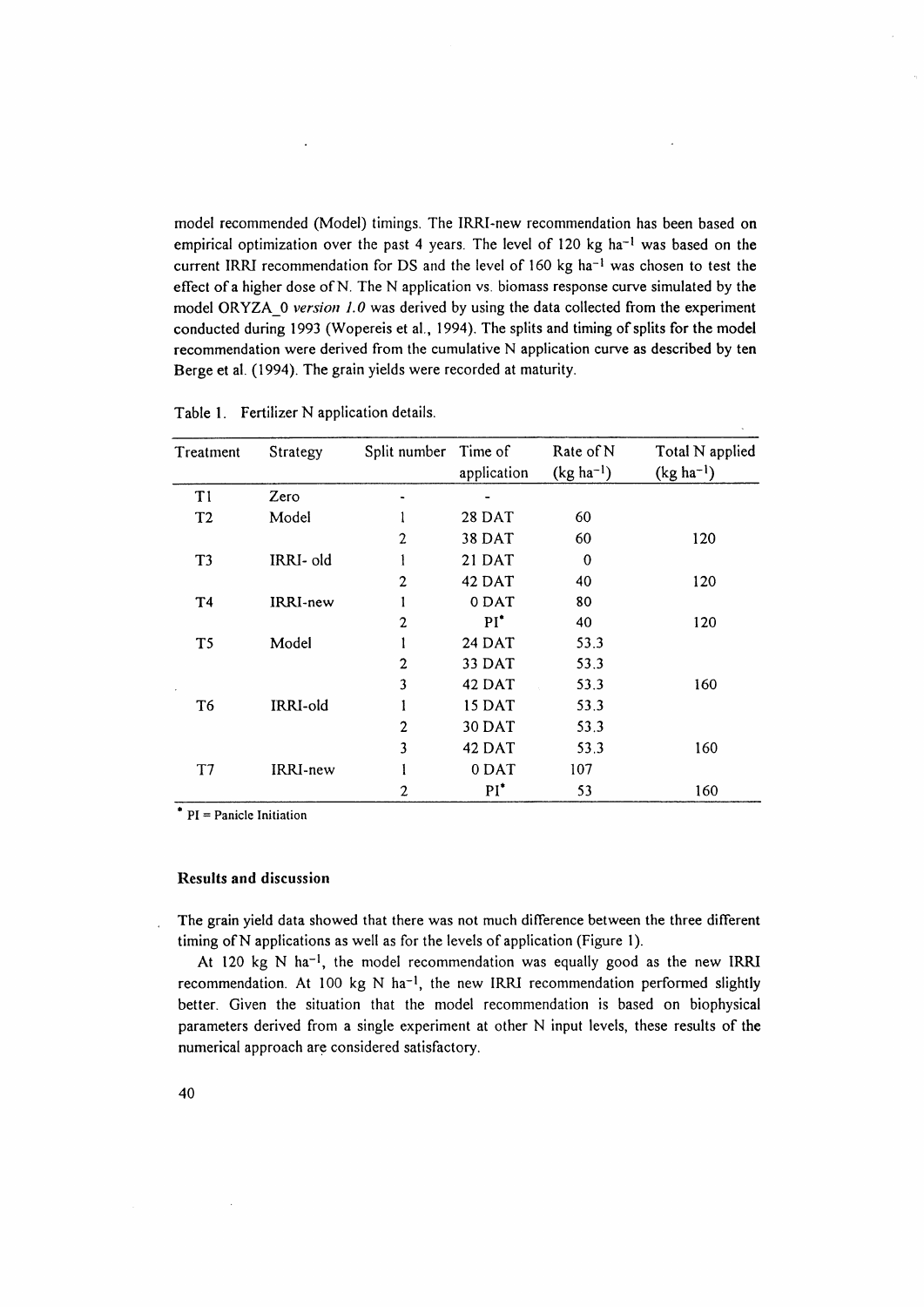

Figure 1. Grain yield of cvar IR72 at the different N application strategies. IRRI, dry season, 1994. Treatment codes are explained in Table 1.

## References

- Berge, H.F.M. ten, M.C.S. Wopereis, J.J.M. Riethoven, T.M. Thiyagarajan & R. Sivasamy, 1994. The ORYZA\_O model applied to optimize nitrogen use in rice. In: Nitrogen economy of irrigated rice: Field and simulation studies. Eds. H.F.M. ten Berge, M.C.S. Wopereis & J.C. Shin, SARP Research Proceedings, AB-DLO, TPE-WAU, The Netherlands and IRRI, Los Baños, Philippines, pp. 235-253.
- Soil Survey Staff, 1975. Soil taxonomy. A basic system of soil classification for making and interpreting soil surveys. USDA-SCS Agric. Handb. 436. U.S. Government Printing Office. Washington, D.C.
- Wopereis, M.C.S., H.F.M. ten Berge, A.R. Maligaya, M.J. Kropff, S.T. Aquino & G.J.D. Kirk, 1994. Nitrogen uptake capacity of irrigated lowland rice at different growth stages. In: Nitrogen economy of irrigated rice: Field and simulation studies. SARP Research Proceedings, DLO Research Institute for Agrobiology and Soil Fertility, Wageningen, ISBN 90-73384-22-2, pp. 108-129.